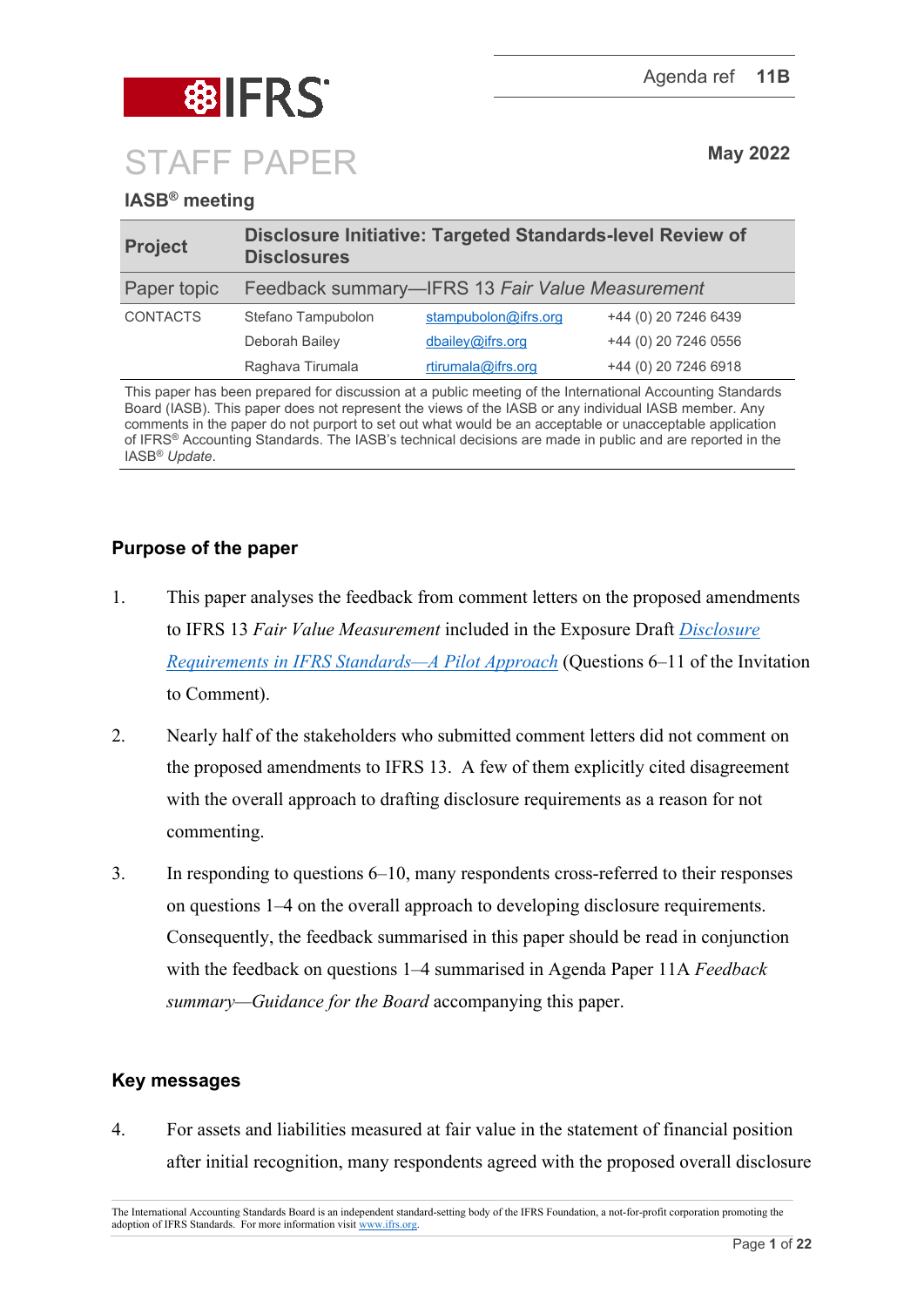objective. However, some respondents questioned whether the objective would result in the provision of more useful information than the current requirements because it is too generic and similar to the current disclosure objective in IFRS 13.

- 5. The specific disclosure objectives and items of information for assets and liabilities measured at fair value in the statement of financial position after initial recognition received a mixed response. A few respondents explicitly said these disclosure objectives and items of information would result in more relevant information for users about movements and uncertainties in fair value measurements. However, many respondents who commented said these disclosures should be restricted to Level 3 measurements, or Level 2 measurements that are closer to Level 3, to avoid irrelevant disclosures. Respondents were also concerned that extending the scope to measurements outside of Level 3 would require significant process changes—and thus additional costs—to collate this additional information.
- 6. Some respondents expressed concern about the clarity of the specific disclosure objective for assets and liabilities within each level of the fair value hierarchy.
- 7. Some respondents disagreed with the proposal to replace sensitivity analyses for changes in significant unobservable inputs with reasonably possible alternative fair value measurements. These respondents said such a disclosure would be difficult and costly to prepare, provide less useful information than a sensitivity analyses, and undermine the credibility of an entity's fair value measurement.
- 8. For assets and liabilities not measured at fair value but for which fair value is disclosed in the notes, many respondents agreed with the proposed specific disclosure objective and items of information, while other respondents questioned the usefulness of such a disclosure.

# **Structure of the paper**

- 9. This paper is structured as follows:
	- (a) Question 6—Overall disclosure objective for assets and liabilities measured at fair value in the statement of financial position after initial recognition (paragraphs [10](#page-2-0)[–24\)](#page-5-0);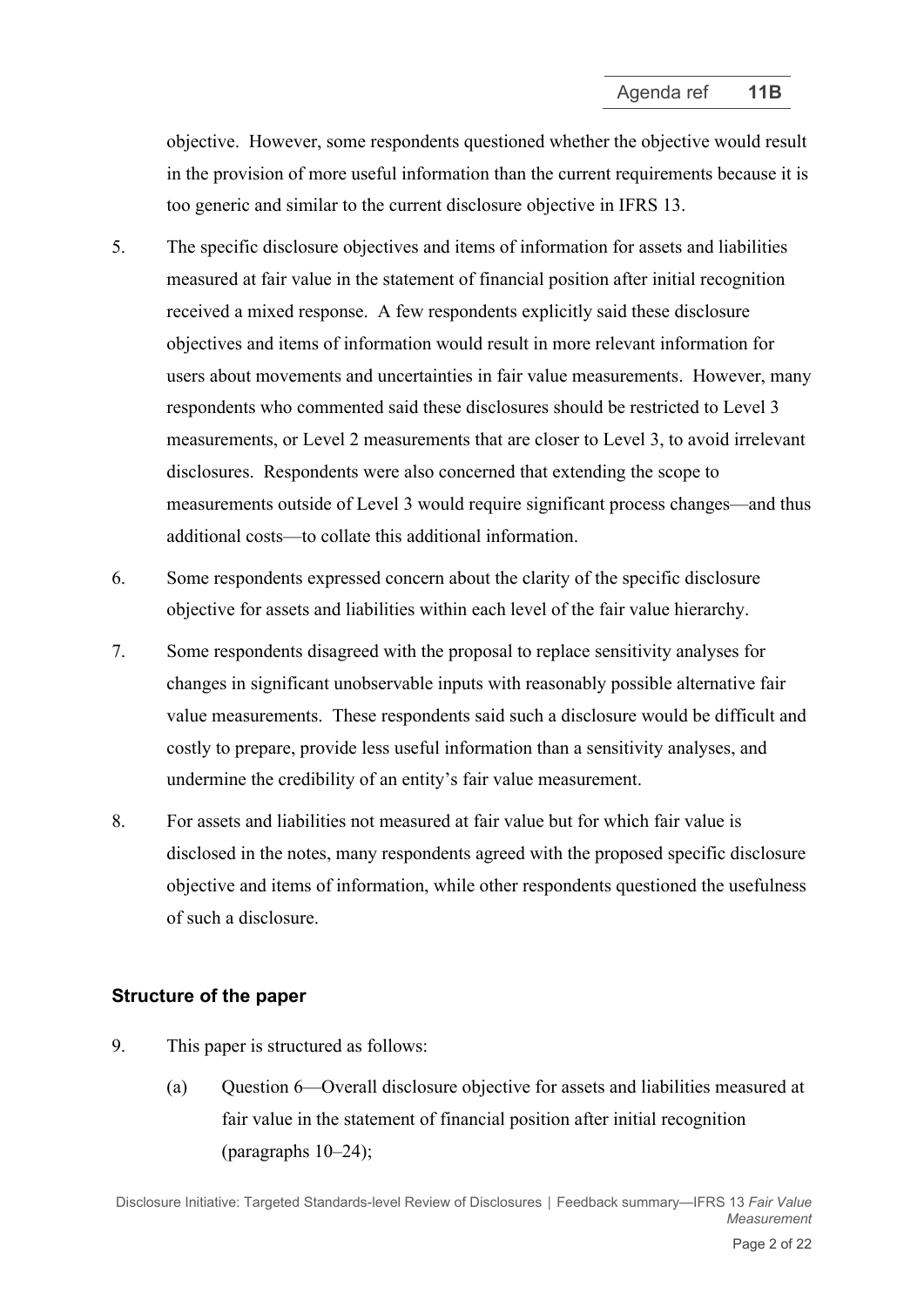- (b) Questions 7–8—Specific disclosure objectives and items of information for assets and liabilities measured at fair value in the statement of financial position after initial recognition (paragraphs [25–](#page-5-1)[65\)](#page-15-0);
- (c) Questions 9–10—Specific disclosure objective and items of information for assets and liabilities not measured at fair value in the statement of financial position but for which fair value is disclosed in the notes (paragraphs [66](#page-15-1)[–77\)](#page-19-0); and
- (d) Question 11—Other comments on the proposed amendments to IFRS 13 (paragraphs [78](#page-19-1)[–83\)](#page-20-0).

# **Question 6—Overall disclosure objective for assets and liabilities measured at fair value in the statement of financial position after initial recognition**

# *Summary of the proposals in the Exposure Draft*

- <span id="page-2-0"></span>10. In paragraphs 100–101 of the proposed amendments to IFRS 13, the IASB proposes an overall disclosure objective that requires an entity to disclose information that enables users of financial statements to evaluate the entity's exposure to uncertainties associated with fair value measurements of classes of assets and liabilities measured at fair value in the statement of financial position after initial recognition. The information should enable users of financial statements to understand:
	- (a) the significance of those classes of assets and liabilities for the entity's financial position and performance;
	- (b) how their fair value measurements have been determined; and
	- (c) how changes in those measurements could have affected the entity's financial statements at the end of the reporting period.
- 11. Paragraphs BC62–BC73 of the [Basis for Conclusions](https://www.ifrs.org/content/dam/ifrs/project/disclosure-initative/disclosure-initiative-principles-of-disclosure/ed2021-3-bc-di-tslr.pdf) describe the IASB's reasons for proposing that overall disclosure objective. In particular, paragraphs BC64–BC73 describe the IASB's rationale for removing the distinction in relation to disclosures between Level 2 and Level 3 fair value measurements.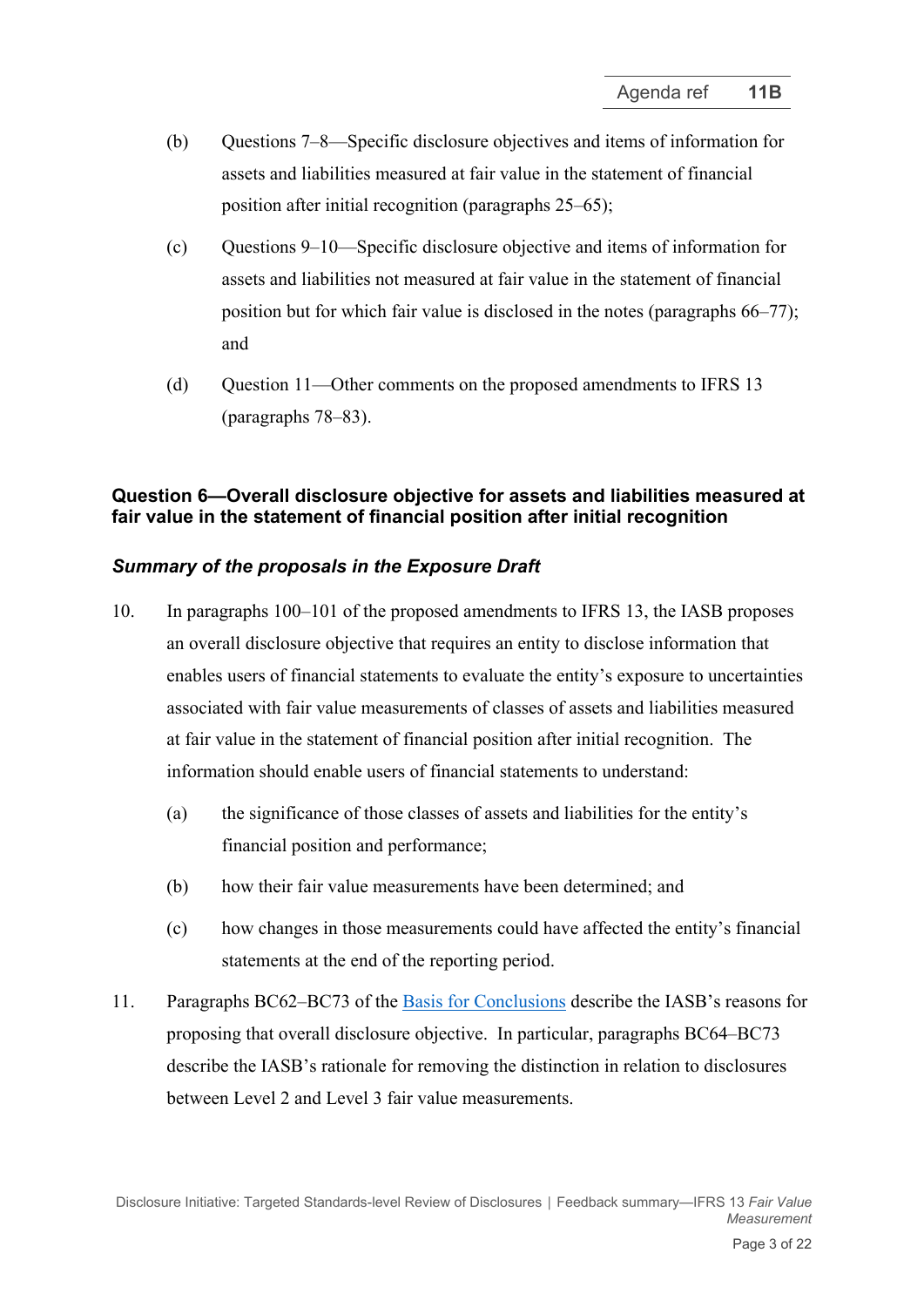# *Comment letter feedback*

- 12. The IASB asked stakeholders if they agree that this proposed objective would result in the provision of useful information that meets the overall user information needs about assets and liabilities measured at fair value in the statement of financial position after initial recognition. If stakeholders did not agree, the IASB asked what alternative objective they would suggest and why.
- 13. The feedback has been summarised as follows:
	- (a) general comments about the overall disclosure objective (paragraphs [14–](#page-3-0)[19\)](#page-4-0); and
	- (b) proposal to avoid reference to levels of the fair value hierarchy in the proposed disclosures (paragraphs [20–](#page-4-1)[24\)](#page-5-0).

### *General comments about the overall disclosure objective*

- <span id="page-3-0"></span>14. Many respondents supported the proposed overall disclosure objective for the reasons considered and explained by the IASB in the Basis for Conclusions.
- 15. A national standard-setter said some users supported the overall disclosure objective's emphasis on the entity's exposure to uncertainties associated with fair value measurements and how the fair value measurements have been determined.
- 16. Some respondents, mainly preparers and an accountancy body, were concerned that the overall disclosure objective is too generic, and that entities would have to rely on the specific disclosure objectives to determine how user information needs should be met. A few thought the overall disclosure objective is too high-level and not specific enough, rendering it neither operational nor enforceable.
- 17. A few respondents noted similarities between the proposed overall disclosure objective and the disclosure objective set out in paragraph 91 of IFRS 13. Therefore, they questioned whether the proposed overall disclosure objective would result in entities providing more useful information than they currently provide.
- 18. A few respondents commented on paragraph 101 which proposes that an entity should consider the level of detail necessary to satisfy the disclosure objectives and ensure that relevant information is not obscured by the inclusion of insignificant detail. A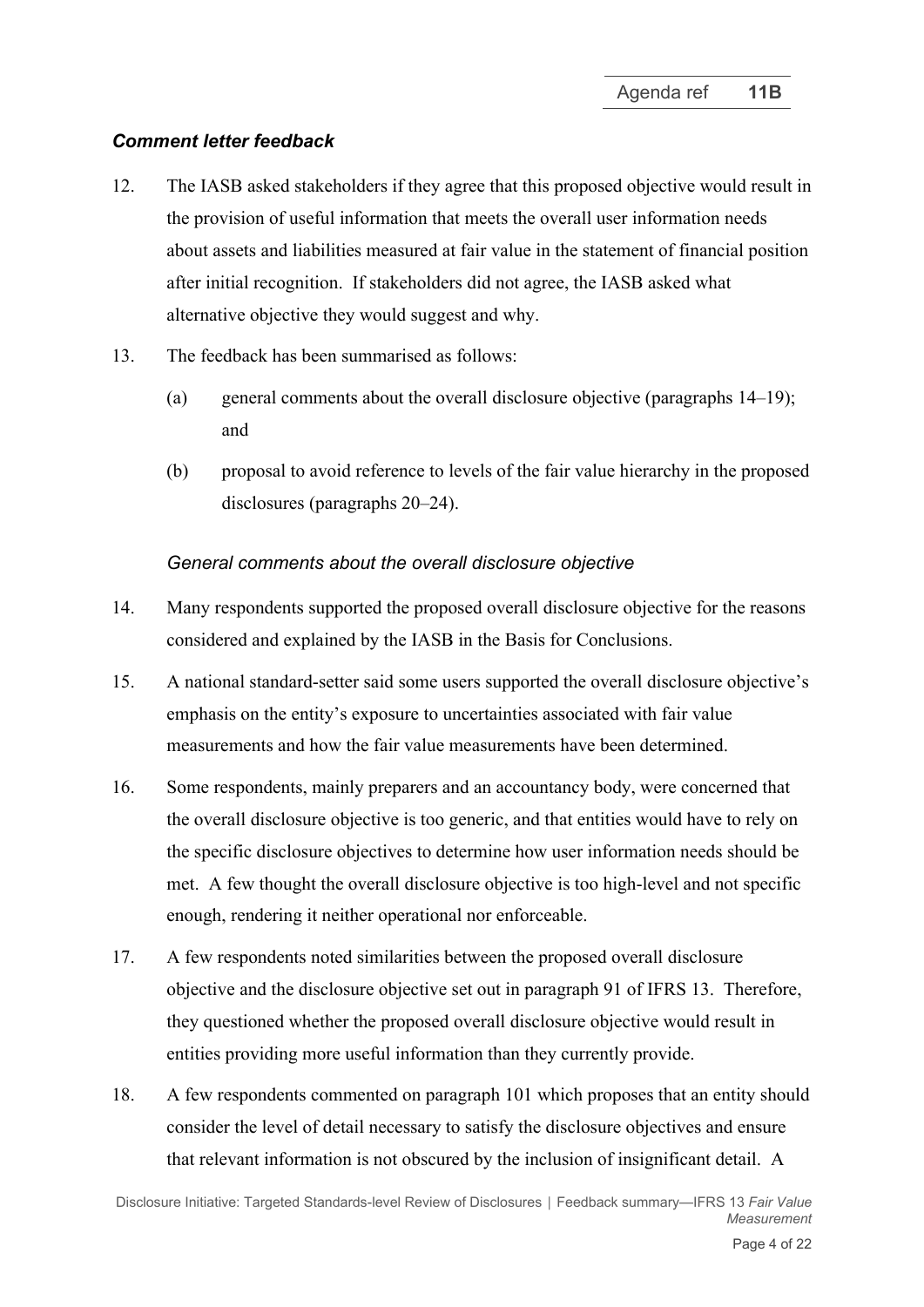few accounting firms suggested the IASB provide further guidance in the form of a list of factors to consider in determining the necessary level of detail, and clarification on the factors to be considered in determining the appropriate classes of assets and liabilities. Others suggested the IASB expand the proposed paragraph 101 to include other considerations in paragraph 92 of IFRS 13 that they think may be more helpful to preparers, auditors and regulators in meeting the disclosure objectives. In addition to the level of detail necessary to satisfy the disclosure requirements, paragraph 92 of IFRS 13 also requires an entity to consider how much emphasis to place on each of the various requirements, how much aggregation or disaggregation to undertake, and whether users of financial statements need additional information to evaluate the quantitative information disclosed.

<span id="page-4-0"></span>19. A few respondents, including some accounting firms, said the Exposure Draft does not clearly define the phrase 'exposure to uncertainties associated with fair value measurement' proposed in paragraph 100. An accounting firm asked whether the phrase refers to measurement uncertainties, fair value measurement of items significantly affected by uncertainties during the reporting period, or the impact of reasonably possible changes to inputs used in the fair value measurement.

# *Proposal to avoid reference to levels of the fair value hierarchy in the proposed disclosures*

- <span id="page-4-1"></span>20. A few respondents explicitly commented on the IASB's proposal to avoid reference to levels of the fair value hierarchy in the proposed objectives, thereby removing the distinction between Level 2 and Level 3 disclosures.
- 21. A consultancy firm said the proposed overall disclosure objective will help entities disclose relevant information about Level 2 fair value measurements that are closer to Level 3.
- 22. Conversely, a few preparers in the financial services industry said that the proposed overall disclosure objective is broader than that in paragraph 91 of IFRS 13. While agreeing with the IASB's proposal not to restrict the objectives to only Level 3 measurements, these respondents said uncertainties associated with Level 2 measurements are minimal. Therefore, to avoid excessive disclosures, the respondents suggested that any additional disclosure for Level 2 measurements be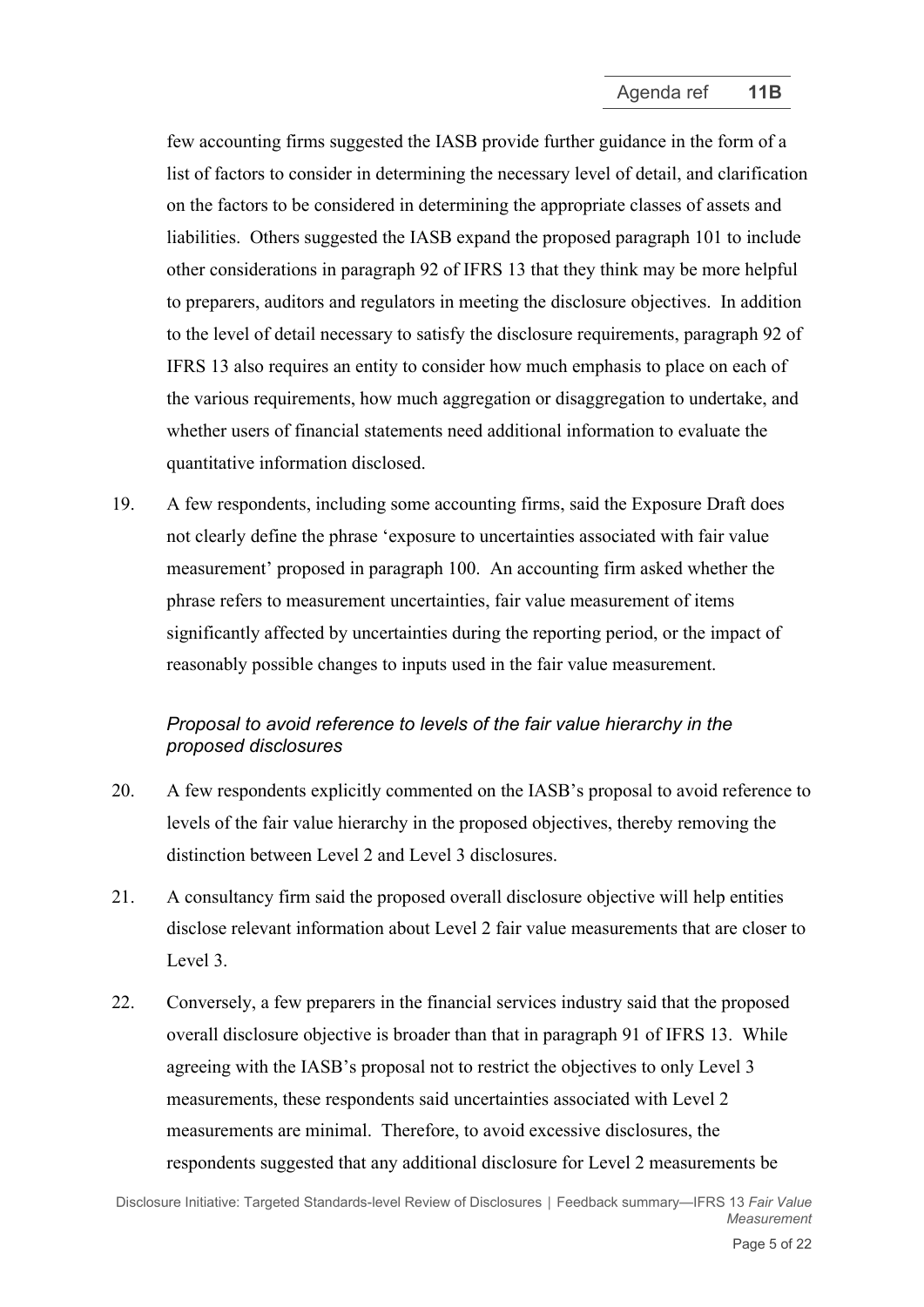proportional to the uncertainty in question, rather than being equal to the requirements for Level 3 measurements.

- 23. Other respondents disagreed with excluding reference to the fair value hierarchy in the proposals. A national standard-setter reported that preparers have said that levels in the fair value hierarchy have proven, in practice, to be a good proxy for measurement uncertainties inherent in fair value measurements. Those preparers questioned the need for a fair value hierarchy if the IASB were to avoid reference to levels of the fair value hierarchy in the disclosure objectives and require an entity to disclose information based on an entity-specific assessment of the measurement uncertainty inherent in fair value measurements.
- <span id="page-5-0"></span>24. Furthermore, an accounting firm and an accountancy body said that blurring the distinction between Level 2 and Level 3 of the fair value hierarchy is not an appropriate response to the findings of the Post-implementation Review of IFRS 13 about user needs for more information on Level 2 measurements.

# **Questions 7–8—Specific disclosure objectives and items of information for assets and liabilities measured at fair value in the statement of financial position after initial recognition**

# *Summary of the proposals in the Exposure Draft*

- <span id="page-5-1"></span>25. For assets and liabilities measured at fair value in the statement of financial position after initial recognition, the IASB proposes specific disclosure objectives and items of information that require an entity to disclose information about the:
	- (a) assets and liabilities within each level of the fair value hierarchy (paragraphs 103–106 of the Exposure Draft);
	- (b) measurement uncertainties associated with fair value measurements (paragraphs 107–110 of the Exposure Draft);
	- (c) reasonably possible alternative fair value measurements (paragraphs 111–113 of the Exposure Draft); and
	- (d) reasons for changes in fair value measurements (paragraphs 114–117 of the Exposure Draft).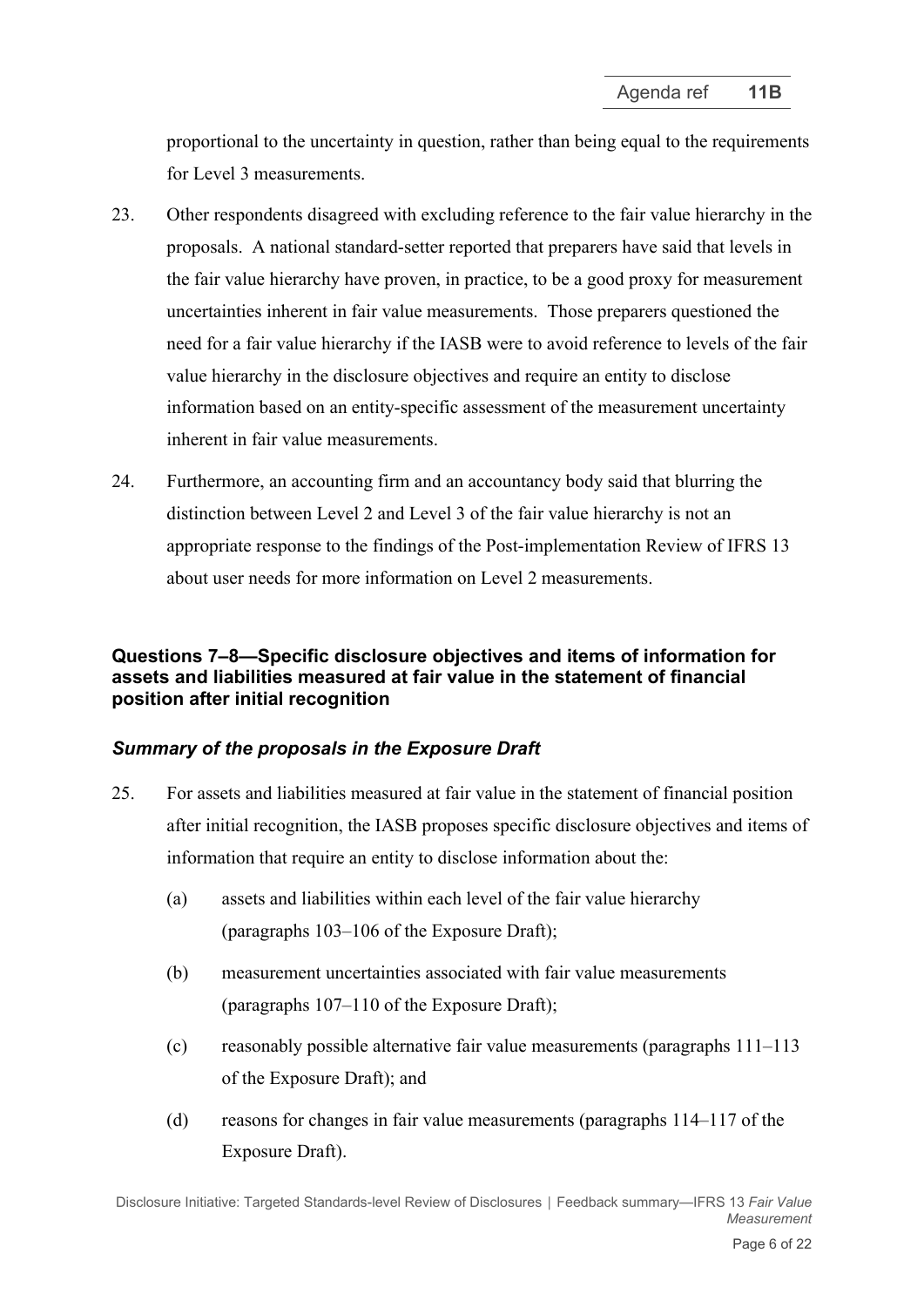26. Paragraphs BC74–BC97 of the Basis for Conclusions describe the IASB's reasons for proposing the specific disclosure objectives and items of information to meet the specific disclosure objectives about assets and liabilities measured at fair value in the statement of financial position after initial recognition and discuss information that the IASB considered but decided not to include.

# *Comment letter feedback*

- 27. The IASB asked stakeholders:
	- (a) if they agree that the proposed specific disclosure objectives capture detailed user information needs about assets and liabilities measured at fair value in the statement of financial position after initial recognition, and if not, what changes they would suggest;
	- (b) if they agree that the proposed specific disclosure objectives would result in the provision of information about material fair value measurements and the elimination of information about immaterial fair value measurements in the financial statements;
	- (c) if they agree that the benefits of the specific disclosure objectives would justify the costs of satisfying them, and if not, how the objectives should be changed so that the benefits justify the costs;
	- (d) if they have any other comments on the proposed specific disclosure objectives;
	- (e) if they agree that entities should be required to disclose the proposed items of information in paragraphs 105, 109 and 116 of the proposed amendments to IFRS 13, and if not, what changes they would suggest and how they would help an entity to meet the specific disclosure objective; and
	- (f) if they agree with the proposed items of information that are not mandatory but may enable entities to meet each specific disclosure objective, and if not, what changes they would suggest and how they would help an entity to meet the specific disclosure objective.
- 28. Feedback on these questions is summarised as follows: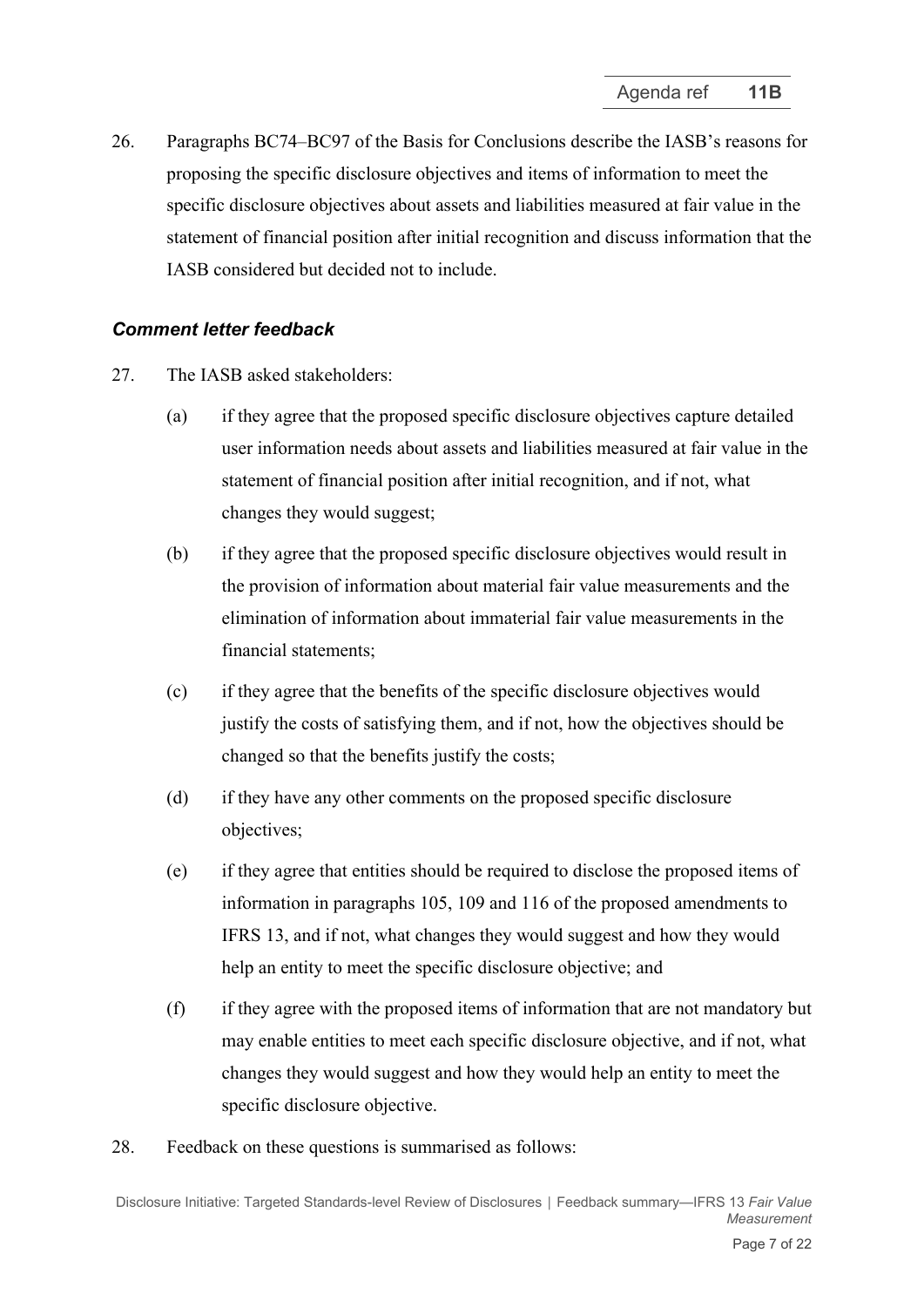- (a) assets and liabilities within each level of the fair value hierarchy (paragraphs [29](#page-7-0)[–32\)](#page-8-0);
- (b) measurement uncertainties associated with their fair value measurements (paragraphs [33](#page-8-1)[–40\)](#page-10-0);
- (c) reasonably possible alternative fair value measurements (paragraphs  $41-52$ ); and
- (d) reasons for changes in their fair value measurements (paragraphs [53–](#page-13-1)[65\)](#page-15-0).

### *Assets and liabilities within each level of the fair value hierarchy*

### *Specific disclosure objective*

- <span id="page-7-0"></span>29. Only a few respondents explicitly agreed with the proposed specific disclosure objective in paragraph 103 of the Exposure Draft. In particular, a national standard-setter welcomed the fact that an entity would not be required to explain the categorisation of each class of assets and liabilities, and that an entity should rather provide information that enables users to understand the relative subjectivity of the entity's assessment of where the fair value measurements of assets and liabilities are in the fair value hierarchy. However, other respondents who commented did not support the specific disclosure objective because in their view:
	- (a) it is unclear whether and to what extent disclosure would change in practice.
	- (b) the specific disclosure objective in the proposed paragraph 103(b)—how the characteristics relate to the categorisation of those classes of assets and liabilities in the fair value hierarchy—is unclear and may not result in information that would allow users to understand the relative subjectivity, in the entity's categorisation of fair value measurements within the fair value hierarchy. A national standard-setter reported that preparers thought the proposed Example 15 does not help illustrate how an entity applies judgement in determining the information to be disclosed.
- 30. Paragraph BC76 of the Basis for Conclusions describes the IASB's reasons for rejecting a specific disclosure objective requiring entities to disclose information that enables users to understand how an entity determines in which level of the fair value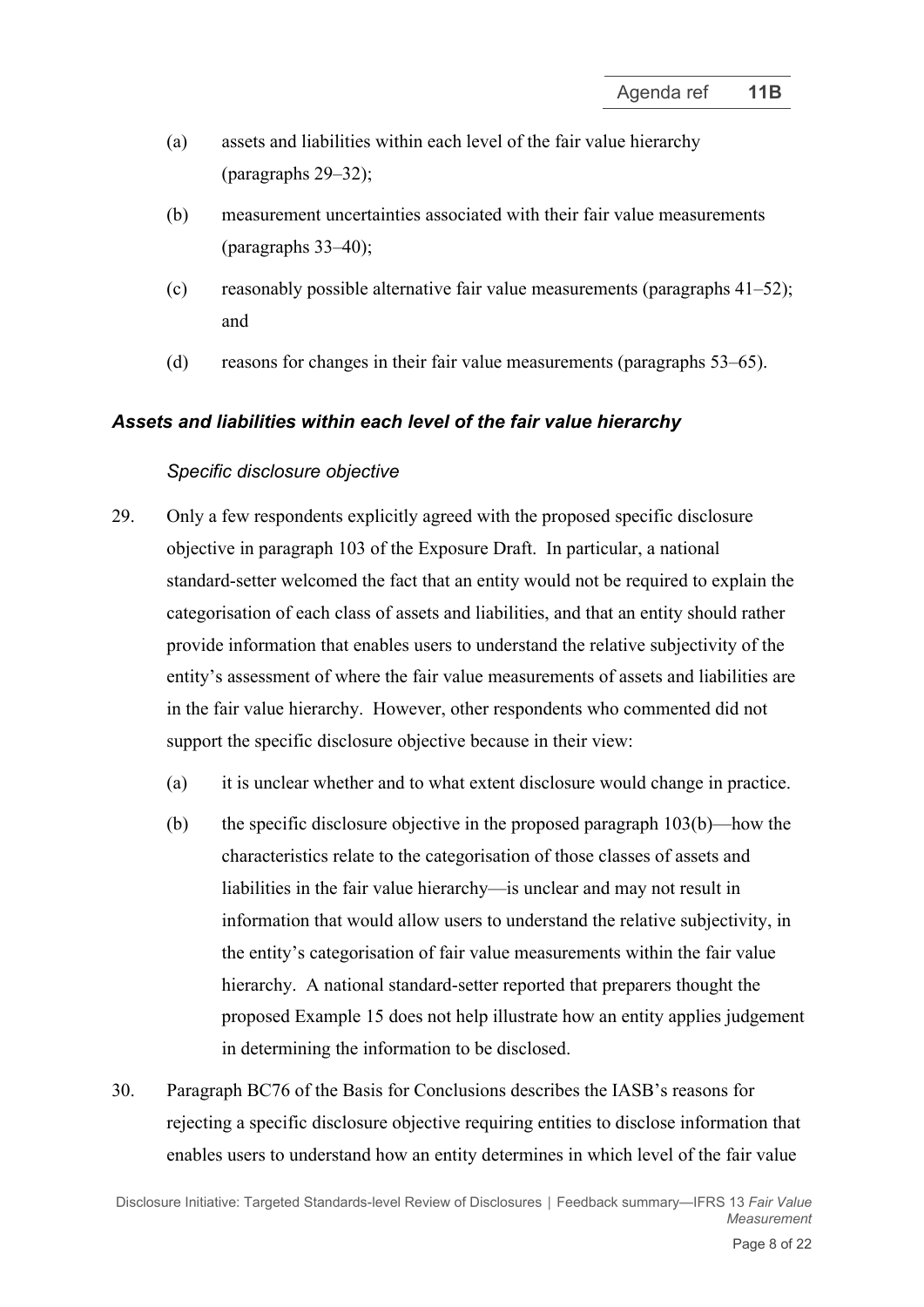hierarchy assets and liabilities belong. A preparer suggested the IASB clarify why the proposed Example 15 includes a description of how fair value measurements are classified within the fair value hierarchy as this seems inconsistent with paragraph BC76.

### *Non-mandatory items of information*

- 31. A few respondents commented on the proposed non-mandatory items of information. Of those who commented, a few accountancy bodies suggested making the nonmandatory item in paragraph 106(a)—a description of the nature, risks and other characteristics of the classes of assets and liabilities in each level of the fair value hierarchy—mandatory. They noted that the PIR of IFRS 13 identified appropriate aggregation of assets and liabilities into classes as one of the most important issues.
- <span id="page-8-0"></span>32. A preparer-representative body and an accounting firm suggested making the nonmandatory item in paragraph 106(b)—a description of the inseparable third-party credit enhancement for a liability and whether such an enhancement is reflected in the fair value measurement—mandatory, when applicable.

### *Measurement uncertainties associated with fair value measurements*

### *Specific disclosure objective*

- <span id="page-8-1"></span>33. Of those who commented, a few respondents explicitly agreed with the proposed objective.
- 34. Other respondents, mainly banks, expressed concern about the proposal to extend the objective to measurements other than Level 3. These respondents said, to meet this disclosure objective, entities may disclose irrelevant information about all Level 2 measurements instead of focusing on Level 2 measurements close to Level 3. In addition, entities may have to make significant process changes to collect large amounts of information needed to meet this disclosure objective. As such, these respondents suggested the IASB: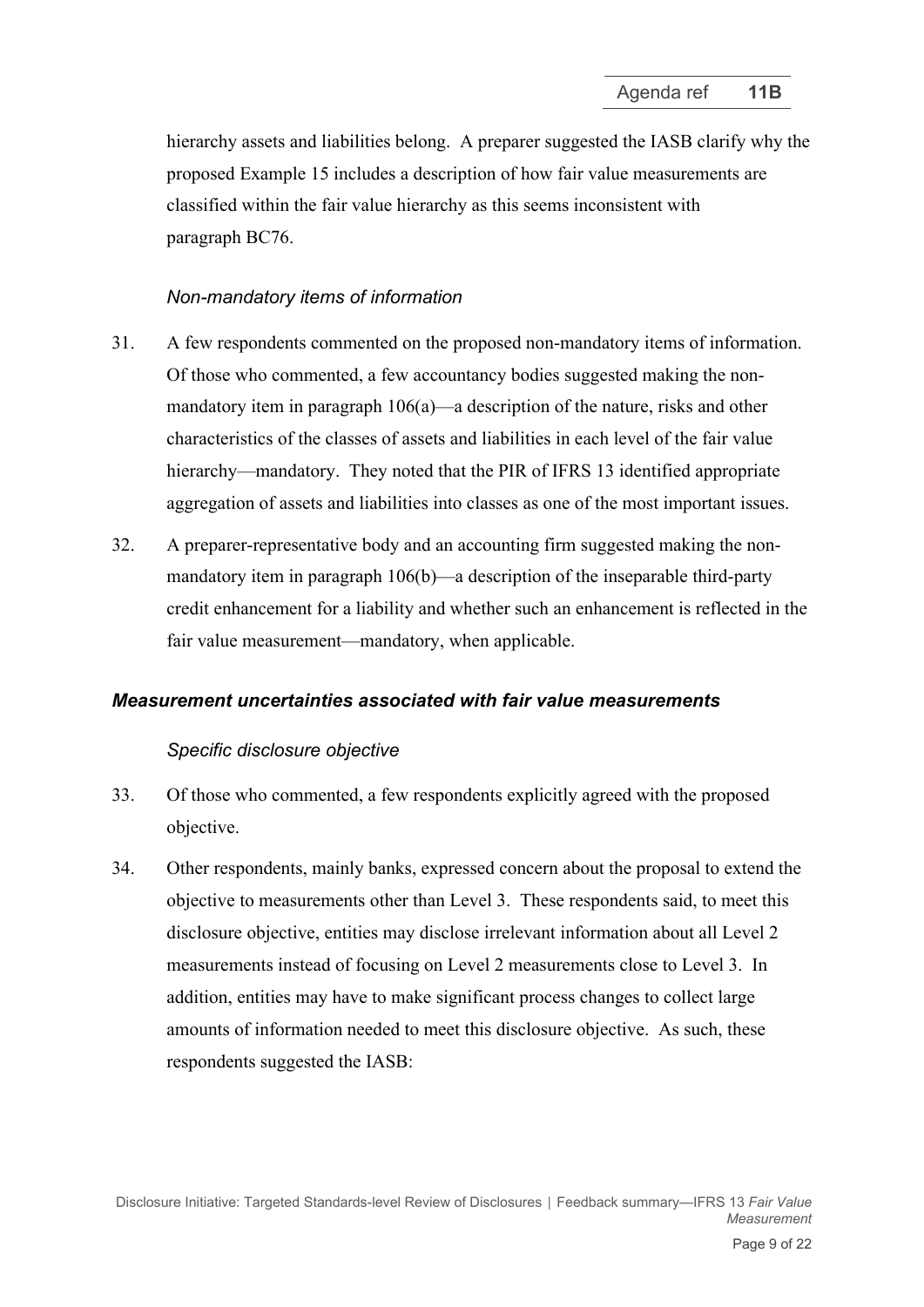- (a) restrict the disclosure objective to information about Level 3 measurements and expand the population of instruments categorised in Level 3 by providing prescriptive guidance on the level of significance of unobservable inputs; or
- (b) provide additional guidance on determining when a Level 2 measurement is 'close' to Level 3 and restrict the disclosure objective to information about Level 3 measurements and Level 2 measurements close to Level 3.
- 35. In making the proposed objective applicable to Level 2 measurements, a few respondents, mainly accounting firms and preparers, suggested that, to avoid duplication of requirements, the IASB consider the information that is already required to be disclosed by other IFRS Standards. For example, paragraphs 40–42 of IFRS 7 *Financial Instruments: Disclosures* require disclosure of information about market risk in a financial instrument to which an entity is exposed.

### *Non-mandatory items of information*

- 36. Some respondents commented on the items of information. Of those, a few preparers, including banks, agreed with the proposed non-mandatory items of information in paragraph 110, with the caveat that this paragraph be limited to Level 2 and Level 3 fair value measurements only.
- 37. A few preparers, including banks, said information on valuation techniques currently provided by banks is too lengthy and detailed. These respondents suggested simplifying the non-mandatory items of information in paragraphs  $110(a)$ —a description of the significant valuation techniques—by allowing reference to prior period financial statements or information on the entity's website if valuation techniques remain unchanged from prior periods.
- 38. Some respondents suggested making disclosure of items of information in paragraph 110 of the Exposure Draft mandatory. For example, a regulator said that providing only qualitative information about significant inputs to fair value measurements would not meet user information needs on measurement uncertainties.
- 39. A national standard-setter suggested the IASB exempt an entity from disclosing quantitative information about the significant inputs used in the fair value measurements if quantitative unobservable inputs are not developed by the entity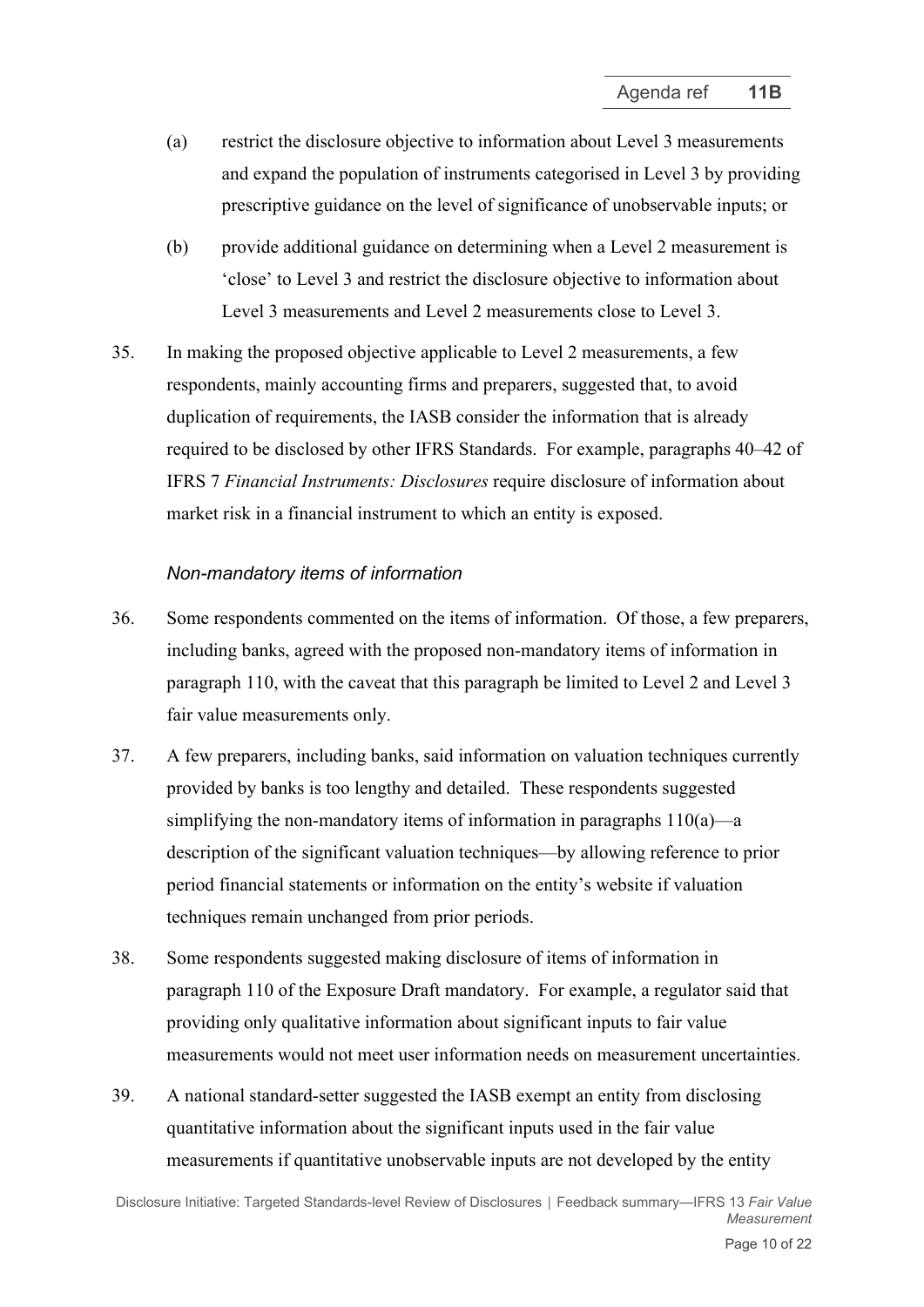when measuring fair value (for example, when an entity uses prices from prior transactions or third‑party pricing information without adjustment). Paragraph 93(d) of IFRS 13 currently provides a similar exception.

<span id="page-10-0"></span>40. A bank suggested the IASB include as a non-mandatory item of information a description of how an entity manages its risk exposures for Level 3 measurements. That respondent said that Level 3 positions are often hedged by Level 2 and Level 1 assets and liabilities, but this relationship is often not visible from the disclosures. The current disclosure requirements focus on Level 3 exposures and—without the information about how an entity manages the risks arising from the exposures—it appears to suggest that the entity is running significant Level 3 risk.

### *Reasonably possible alternative fair value measurements*

### *Specific disclosure objective*

- <span id="page-10-1"></span>41. Only a few respondents agreed with the proposed objective. A preparer-representative body reported its members agreed with the proposal to replace sensitivity analyses with reasonably possible alternative fair value measurements. Its members said there is diversity in the way entities currently perform sensitivity analyses for changes in significant unobservable inputs, resulting in disclosures that are often not comparable.
- 42. Supporting the specific disclosure objective, a bank agreed with not restricting the objective only to information about Level 3 measurements. That respondent said many financial assets and financial liabilities are sensitive to a combination of inputs across Levels 1–3. Interdependencies may exist between Levels 1–2 and Level 3 inputs that are not currently captured by the disclosure requirements in IFRS 13.
- 43. Conversely, some respondents, including preparers and accountancy bodies, disagreed with the proposed specific disclosure objective because:
	- (a) such a disclosure would be difficult and costly to prepare, particularly when there are numerous instruments involved. Entities would be required to set up new processes and implement system changes to develop alternative fair value measurements.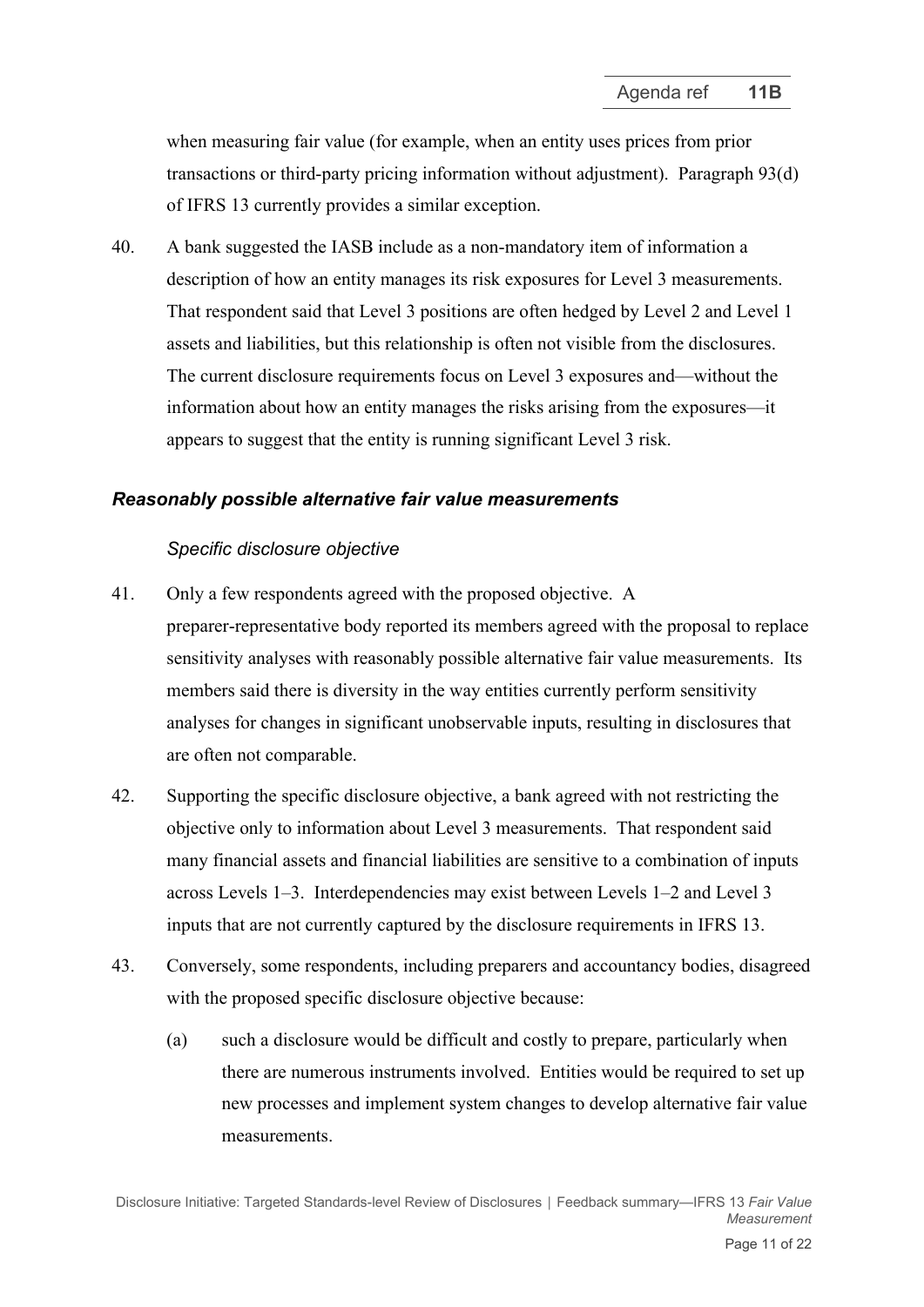- (b) disclosing reasonably possible alternative fair value measurements might undermine the credibility of the fair value measurement recognised by the entity and confuse users as to which measurement is more appropriate.
- (c) the proposed disclosure may provide less information compared to sensitivity analyses. With sensitivity analyses, users get information about the effects of reasonably possible changes in significant unobservable inputs, which would in turn allow users to determine alternative fair values. However, if an entity were to simply disclose alternative fair value measurements, users would not get information about reasonably possible changes in the inputs.
- 44. A valuation profession body said that the expression of values within a stated range is not considered a good practice and would not normally be regarded as an acceptable form of disclosure in valuation reports. They said that the proposal is contrary to long established valuation standards in use around the world. If the IASB were to confirm the proposal, they suggested the proposal be restricted to situations where there is abnormal uncertainty.
- 45. A few respondents disagreed with expanding the requirement to levels other than Level 3. They suggested that such disclosure for Level 2 measurements may be of limited use to users of financial statements because the range of reasonably possible outcomes is usually narrow. As such, these respondents suggested limiting such disclosure to only complex instruments and Level 3 instruments.
- 46. A few respondents, mainly national standard-setters, said the IASB had considered requiring a similar disclosure for Level 3 fair value measurements in the Exposure Draft *Measurement Uncertainty Analysis Disclosure for Fair Value Measurements*  (published in 2010). However, the IASB ultimately decided to require sensitivity analyses because preparers said the benefits of such a disclosure would not justify the costs.

#### *Non-mandatory items of information*

47. Some respondents commented on the proposed non-mandatory items of information. Of those respondents, some respondents said an entity would not be able to comply with the specific disclosure objective without disclosing the items of information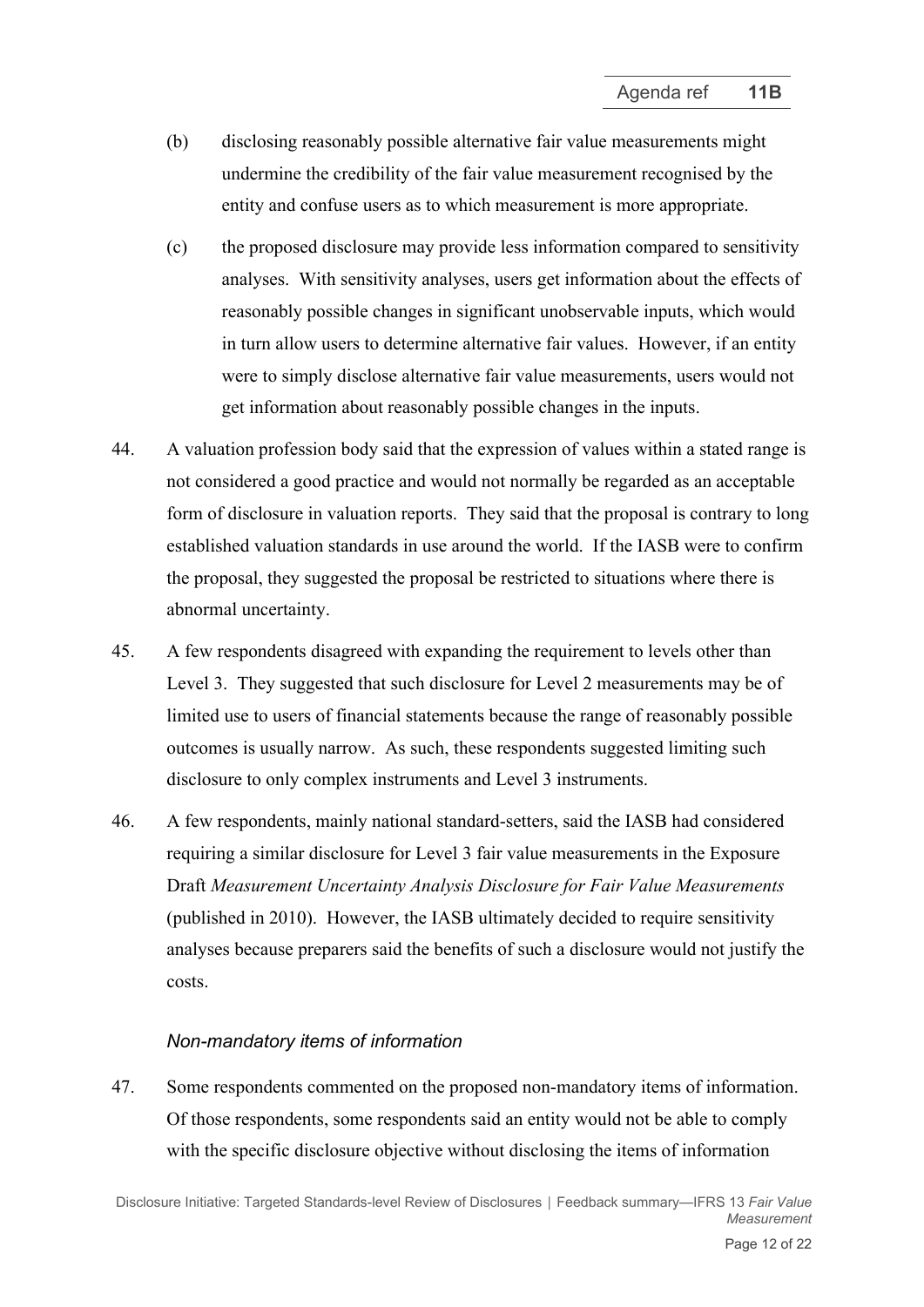listed in the proposed paragraph 113. They questioned why those items have been labelled as non-mandatory.

- 48. A few respondents, mainly banks, suggested the IASB add to the list of items of information measures of valuation uncertainty computed for regulatory reporting. Those respondents said that users would benefit from comparable information across entities that report the same measure of valuation uncertainty to regulators.
- 49. A few respondents, mainly banks and accounting firms, suggested the IASB provide additional guidance to help entities determine whether a reasonably possible change in a significant input would have resulted in a 'significantly' higher or lower fair value measurement. They suggested the IASB carry-forward the explanation in paragraph 93(h)(ii) of IFRS 13 that an entity judges significance with respect to profit or loss, and total assets or total liabilities, or, when changes in fair value are recognised in other comprehensive income, with respect to total equity.
- 50. An accountancy body and a preparer-representative body questioned the usefulness and reliability of the proposed items of information in paragraphs  $113(b)$ –(c)–the range of alternative fair value measurements using inputs that were reasonably possible at the end of the reporting period, and an explanation of how the range of fair values was calculated. They said, to provide such information, an entity would need to use inputs to fair value measurement that were initially not considered appropriate. If the IASB were to confirm the proposal, they suggested the IASB provide application guidance on how to determine alternative fair values to help entities meet the specific disclosure objective.
- 51. An accounting firm suggested the IASB clarify whether the proposed item of information in paragraph 113(d) is a quantitative item or a descriptive item of information. Paragraph 113(d) proposes a description of interrelationships between the inputs used and how those interrelationships magnify or mitigate the effect of using inputs that were reasonably possible at the end of the reporting period on the fair value measurements. Paragraph 93(h)(i) of IFRS 13, which has a similar wording, currently requires a narrative description. The respondent said that an entity may have to disclose quantitative information about the effects of interrelationships to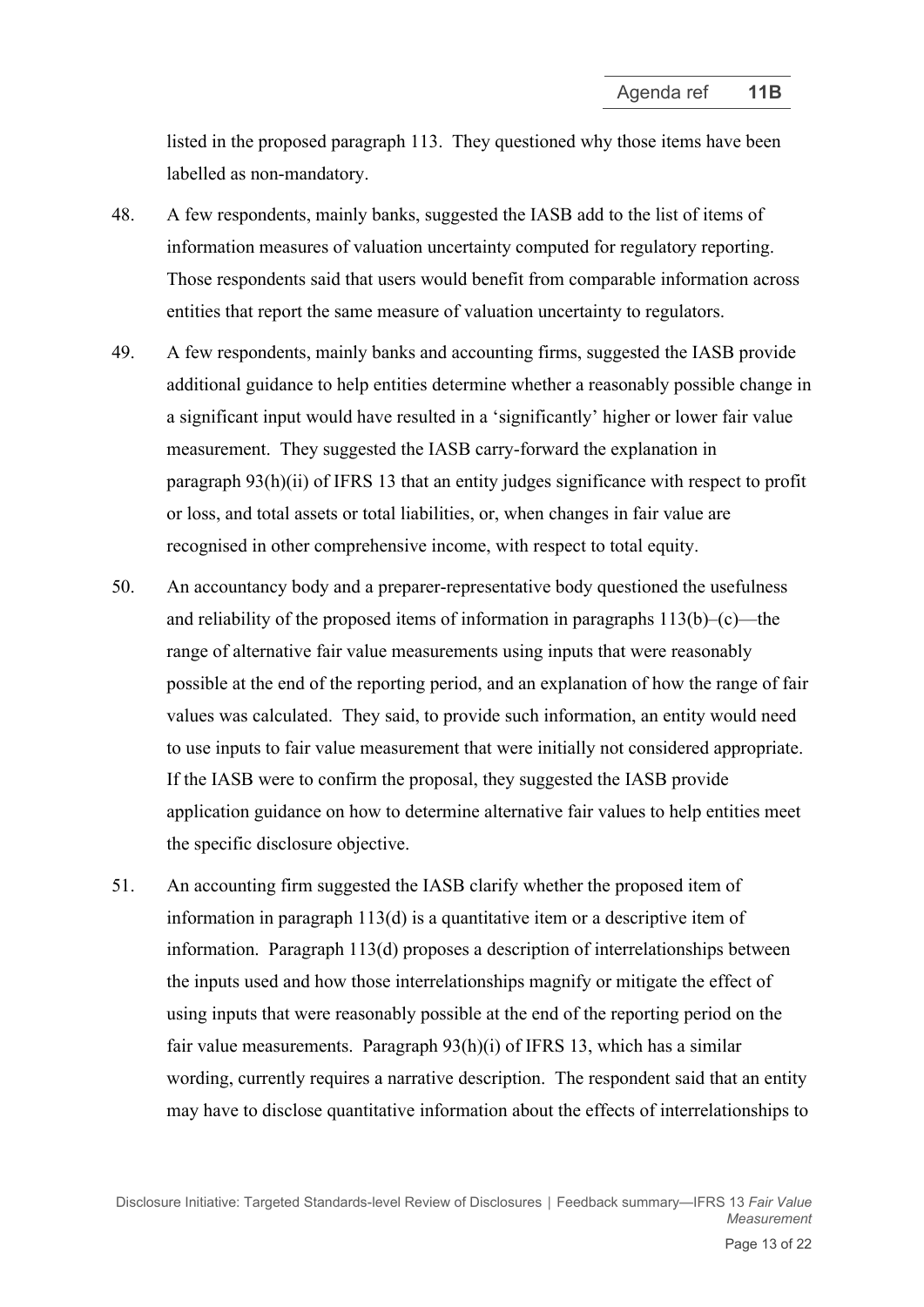meet the proposed objective, and asked the IASB to clarify the basis for increasing the disclosure requirements.

<span id="page-13-0"></span>52. A preparer suggested that proposed Example 19 be updated to include the application of reasonably possible alternative fair value measurements as well as a detailed sensitivity analysis.

# *Reasons for changes in fair value measurements*

### *Specific disclosure objective*

- <span id="page-13-1"></span>53. Only a few respondents commented on the proposed specific disclosure objective of enabling users to understand significant reasons for changes in fair value measurements, but the comments were mostly on the IASB's proposal to avoid reference to the levels of fair value hierarchy in the objective (see paragraphs [20–](#page-4-1)[24\)](#page-5-0).
- 54. A national standard-setter agreed with the proposed objective, saying this information would help users assess the quality of any realised and unrealised gains or losses.
- 55. A preparer-representative body and an audit regulator supported the application of this objective to all levels of the fair value hierarchy. However, citing concerns about the cost of collecting the information, even for a narrative disclosure, and providing irrelevant information:
	- (a) a preparer suggested the IASB restrict the application of the objective only to Level 2 and Level 3 measurements;
	- (b) a preparer-representative body suggested the IASB restrict the application of the objective only to Level 3 measurements; and
	- (c) a bank suggested the IASB restrict the application of the proposed objective to Level 3 measurements and Level 2 measurements that are close to Level 3.

### *Mandatory item of information (paragraph 116)*

56. Many respondents agreed that entities should disclose the proposed items of information in paragraph 116—a tabular reconciliation from opening balances to closing balances of the significant reasons for changes in the fair value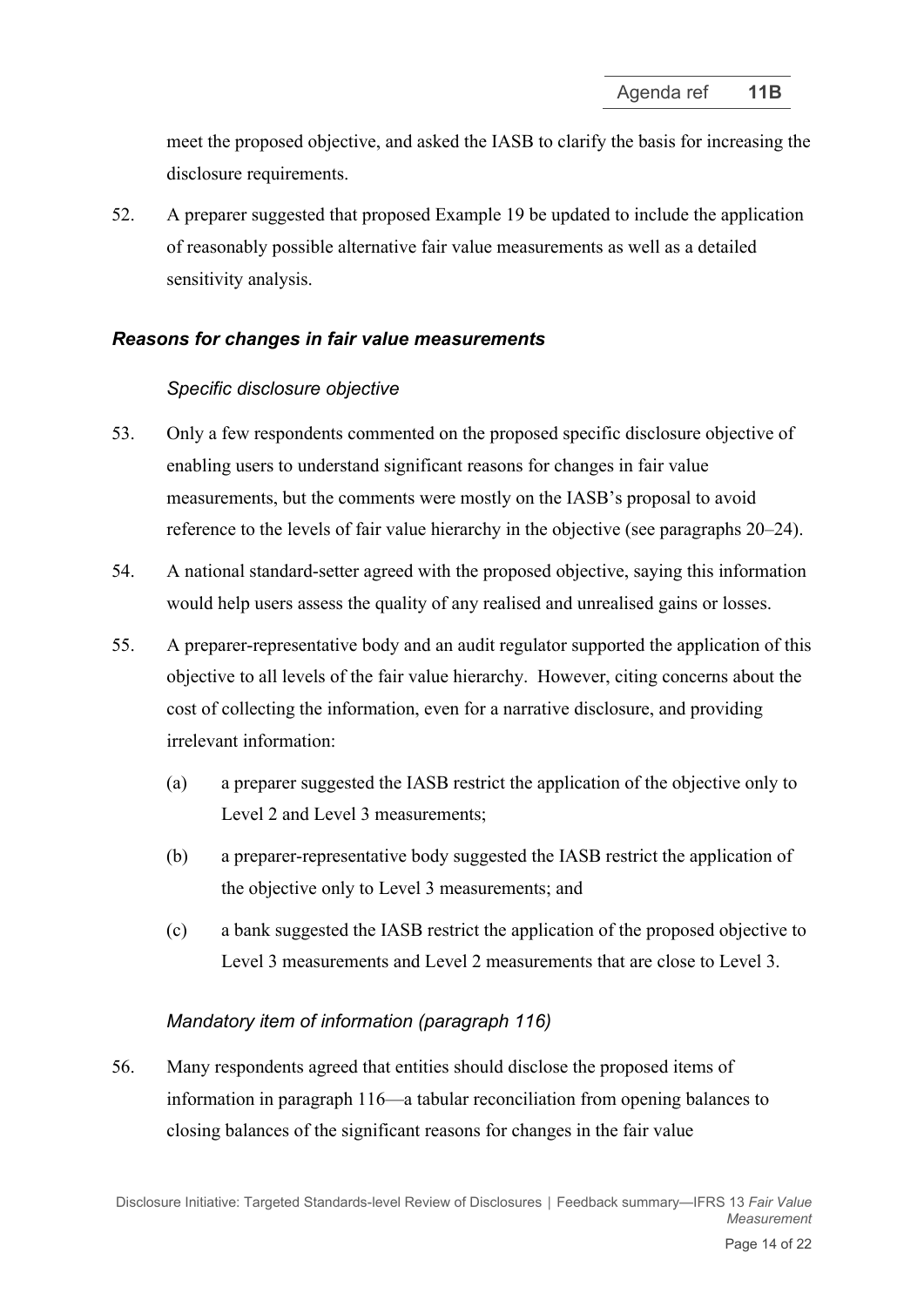measurements—saying that it will allow users to understand significant movements in Level 3 measurements.

- 57. A few respondents, mainly banks and entities in the financial services sector, disagreed with mandating only a 'tabular' form when disclosing reasons for changes in fair value measurements because producing a tabular disclosure would be timeconsuming to prepare and, in their view, is useful for neither preparers nor users. Instead, these respondents suggested allowing other formats, such as narrative disclosure.
- 58. Similarly, a few respondents suggested the IASB avoid overly specific requirements, such as referring to the nature of the information (for example, qualitative or quantitative) and the format (for example, whether tabular or narrative). They said entities should be allowed to use judgement in this regard.
- 59. An accounting firm said that the terms 'realised gains or losses' and 'unrealised gains or losses' are not defined terms in IFRS Accounting Standards, and suggested the IASB define those terms if it were to confirm the proposal.
- 60. A preparer said that the tabular reconciliation of significant changes may be useful for some but not all Level 3 measurements. That respondent suggested the IASB allow an entity to disclose a reconciliation of changes for those assets and liabilities that in the entity's view provides useful information.

# *Non-mandatory items of information (paragraph 117)*

- 61. Some respondents commented on the proposed non-mandatory items of information. A bank explicitly agreed with the IASB's proposal to label as non-mandatory the item of information in paragraph 117(a)—an explanation of the significant reasons for changes (see paragraph 116) in recurring fair value measurements other than those categorised in Level 3 of the fair value hierarchy.
- 62. A national standard-setter, a preparer and a preparer-representative body who supported the proposed item of information in paragraph 117(a) suggested the IASB remove the cross-reference to paragraph 116 or clarify that the cross-reference was to the reasons for changes listed in paragraph 116. In their view, a simple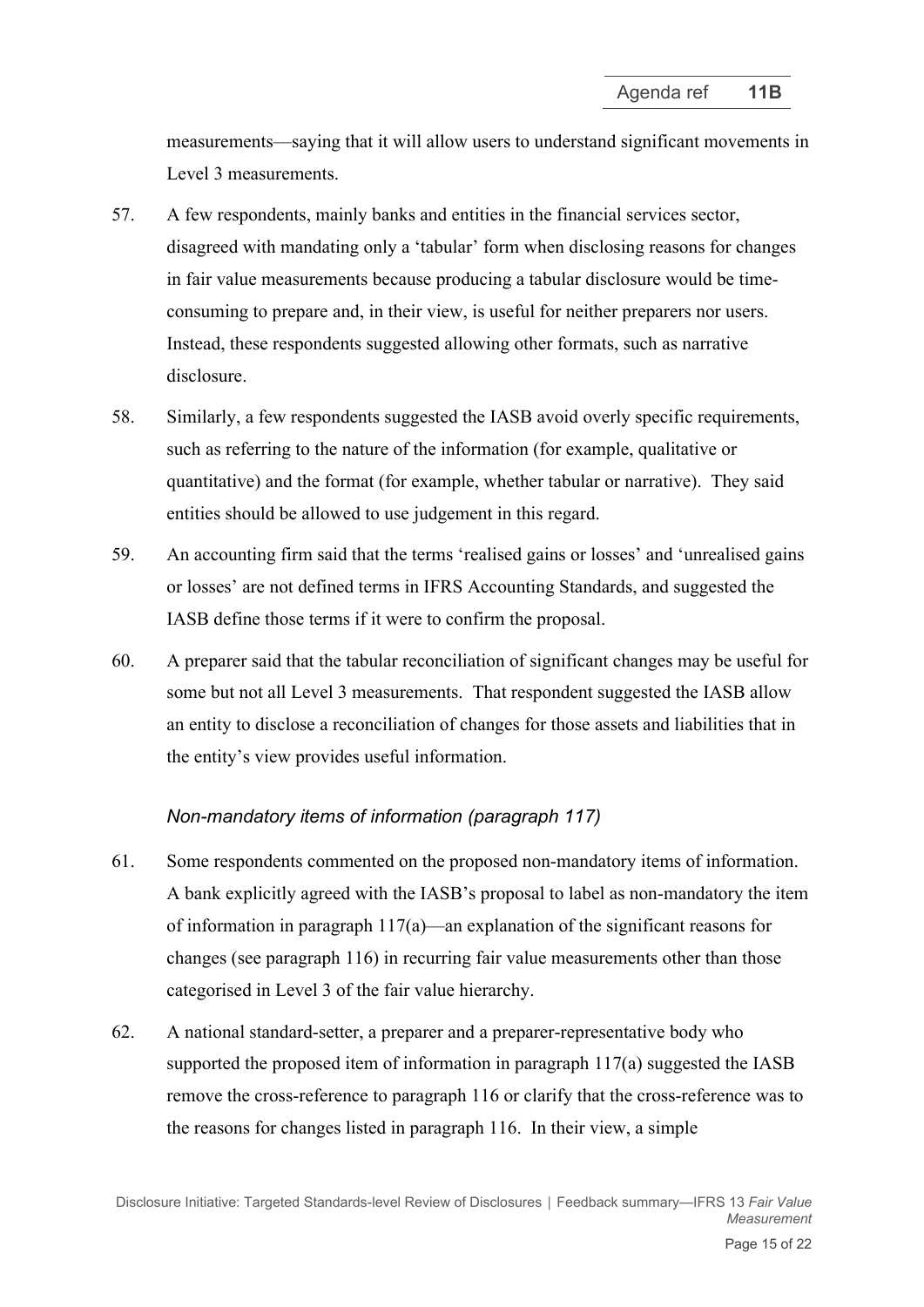cross-reference to paragraph 116 could be read as requiring a tabular reconciliation even for Level 1 and Level 2 measurements.

- 63. A national standard-setter suggested the IASB specify the changes that an entity should disclose for Level 1 and Level 2 measurements. That respondent said that disclosure of changes such as the amount of transfers into and out of the level of the fair value hierarchy would be more useful than changes such as purchases, sales, issues and settlements. A bank expressed concerns about the cost of disclosing the significant changes in Level 1 and Level 2 measurements. In that context, the respondent questioned the usefulness of separating realised and unrealised gains or losses.
- 64. A few respondents suggested making paragraph 117(b)—the reasons for transfers between levels of the fair value hierarchy during the reporting period—mandatory.
- <span id="page-15-0"></span>65. A preparer-representative body and an accounting firm said that the proposed nonmandatory item of information in paragraph  $117(c)$ —the entity's policy for determining when transfers between levels are deemed to have occurred—is consistent with paragraph 95 of IFRS 13. However, given the non-mandatory nature of this item of information, an entity may decide not to disclose its policy. Furthermore, users would not know if the policy about the timing of recognising transfers is the same for transfers into the levels as for transfers out of the levels. These respondents suggested the IASB make the proposed item of information a mandatory requirement.

### **Questions 9–10—Specific disclosure objective and items of information for assets and liabilities not measured at fair value in the statement of financial position but for which fair value is disclosed in the notes**

# *Summary of the proposals in the Exposure Draft*

<span id="page-15-1"></span>66. In paragraphs 118–121 of the proposed amendments to IFRS 13, the IASB proposes a specific disclosure objective and items of information that require an entity to disclose information that enables users of financial statements to understand: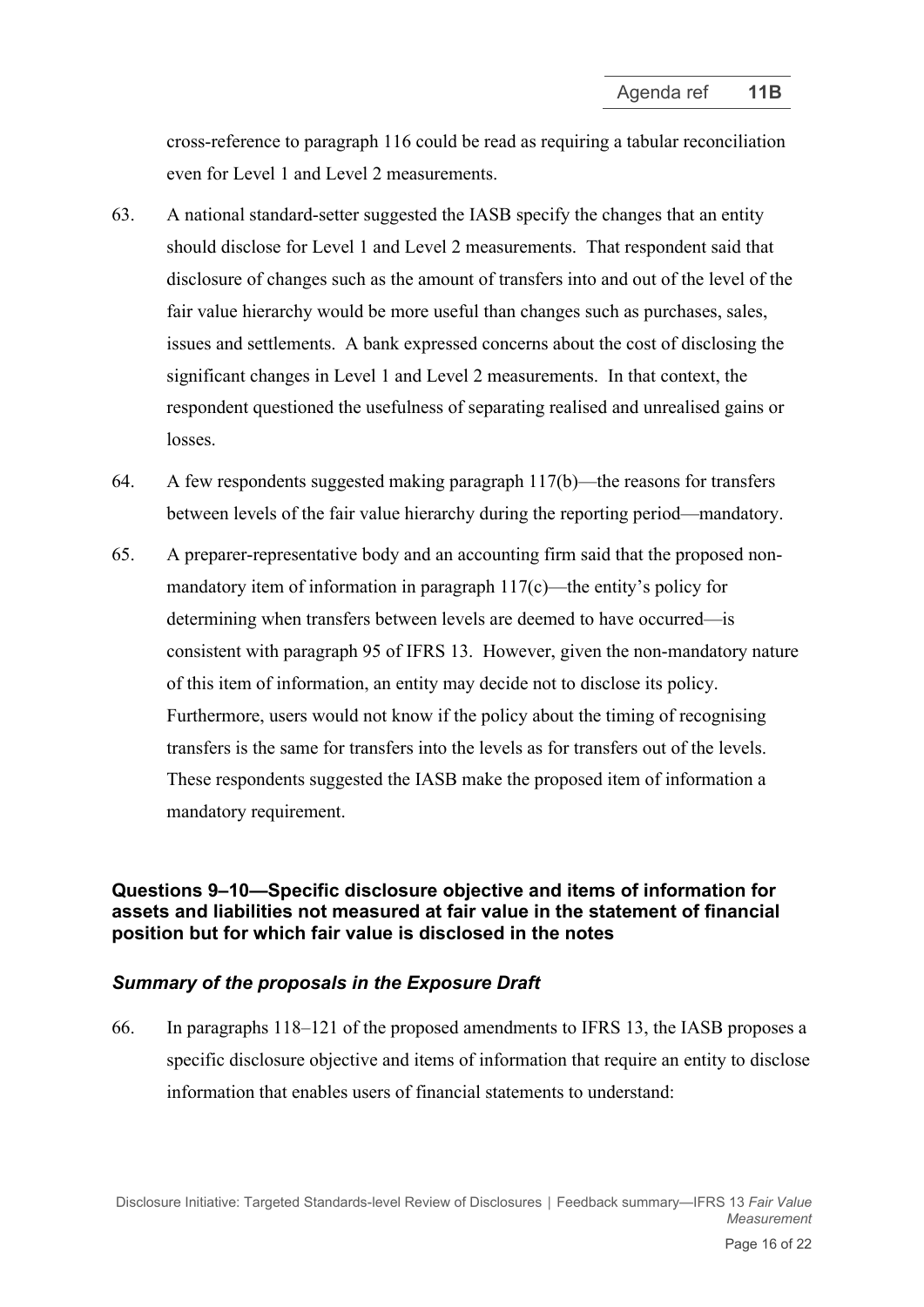- (a) the amount, nature, and other characteristics of each class of assets and liabilities not measured at fair value in the statement of financial position but for which fair value is disclosed in the notes; and
- (b) how the characteristics relate to the categorisation of those classes of assets and liabilities in the fair value hierarchy.
- 67. Paragraphs BC98–BC100 of the Basis for Conclusions describe the IASB's reasons for proposing the specific disclosure objective and items of information to meet the specific disclosure objectives for assets and liabilities not measured at fair value in the statement of financial position but for which fair value is disclosed in the notes.

# *Comment letter feedback*

- 68. The IASB asked stakeholders:
	- (a) if they agree that the proposed specific disclosure objective captures detailed user information needs about assets and liabilities not measured at fair value in the statement of financial position but for which fair value is disclosed in the notes, and if not, what changes they would suggest;
	- (b) if they agree that the proposed specific disclosure objective would result in the provision of useful information about assets and liabilities not measured at fair value but for which fair value is disclosed in the notes;
	- (c) if they agree that the benefits of the specific disclosure objective would justify the costs of satisfying it, and if not, how the objective should be changed so that the benefits justify the costs;
	- (d) if they have any other comments on the proposed specific disclosure objective;
	- (e) if they agree that entities should be required to disclose the proposed items of information, and if not, what changes they would suggest and how they would help an entity to meet the specific disclosure objective; and
	- (f) if they agree with the proposed items of information that are not mandatory but may enable entities to meet each specific disclosure objective, and if not, what changes they would suggest and how they would help an entity to meet the specific disclosure objective.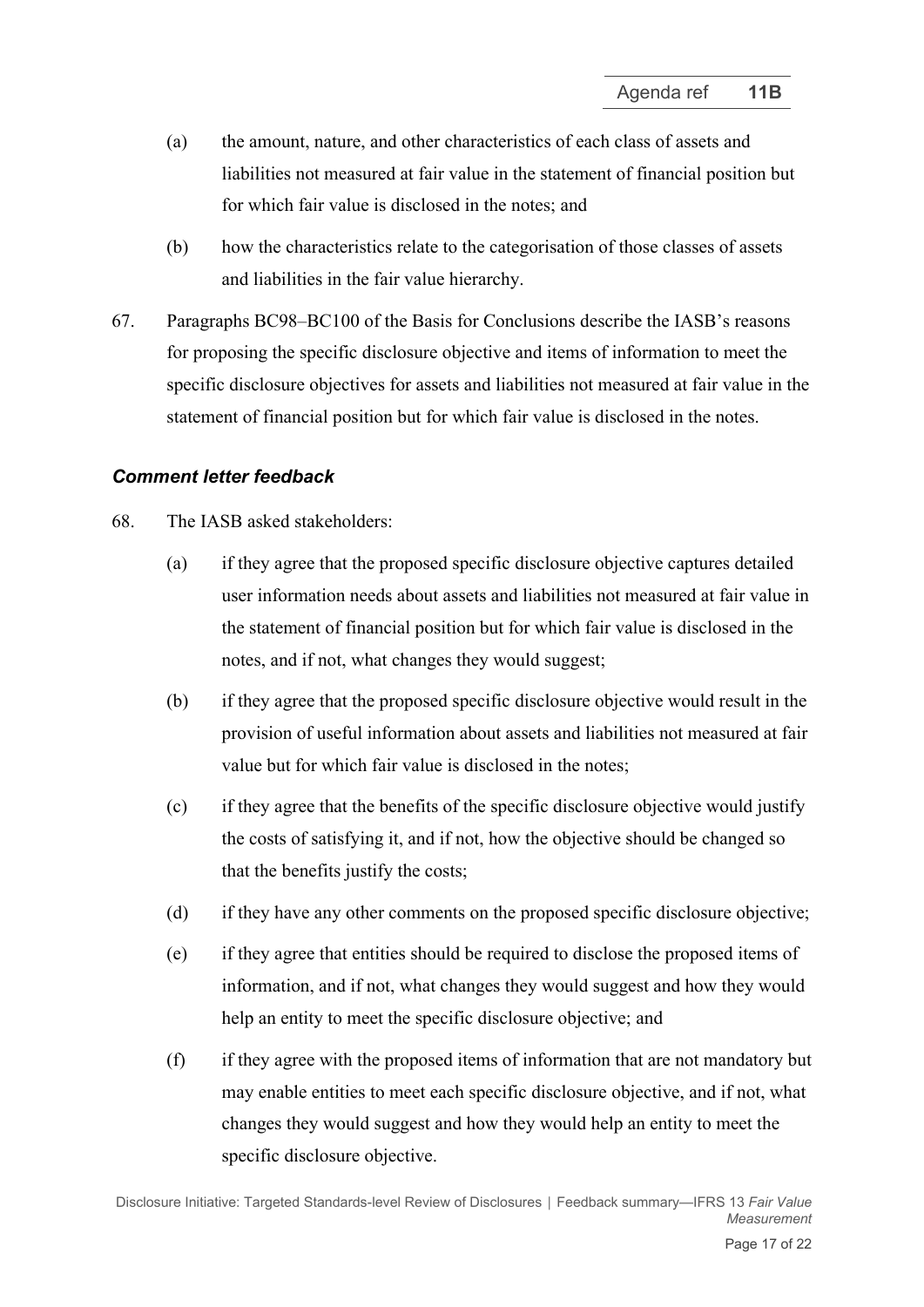### *Specific disclosure objective*

- 69. Of those respondents who commented, many agreed that the proposed specific disclosure objective captures detailed user needs and would result in the provision of useful information. Many respondents also agreed that the benefits of the specific disclosure objective would justify the costs of satisfying it. A few respondents acknowledged there would be increased costs, especially during the first year, but said such an increase would not outweigh the benefits. A few respondents also said that entities already produce the information needed to meet the proposed specific disclosure objective.
- 70. While not disagreeing with the proposed specific disclosure objective, a few respondents, mainly an accounting firm, a national standard-setter and a regulator, were concerned that the proposed objective may result in some entities, such as those holding significant investment properties that are measured using the cost model, providing less information than they currently provide. These respondents said information about valuation techniques and inputs used in measuring fair value, reasons for any changes in valuation techniques, and highest and best use of an asset, if different from current use, is considered useful to users of financial statements. The proposed disclosure objective would not capture this information.
- 71. Some respondents disagreed with the proposed specific disclosure objective, expressing doubts about the usefulness of the information because:
	- (a) current disclosures by financial institutions already provide useful information, noting that IFRS 7 already requires information about risks arising from financial instruments; and
	- (b) the costs of disclosing this information would not outweigh the benefits due to the complexity of producing such information, particularly for banks.
- 72. A few respondents, mainly national standard-setters and preparers, questioned the usefulness of requiring disclosure of fair values when the item is measured on a different basis saying that:
	- (a) in such cases, the IASB has concluded that another measurement basis provides useful information about the asset or liability; and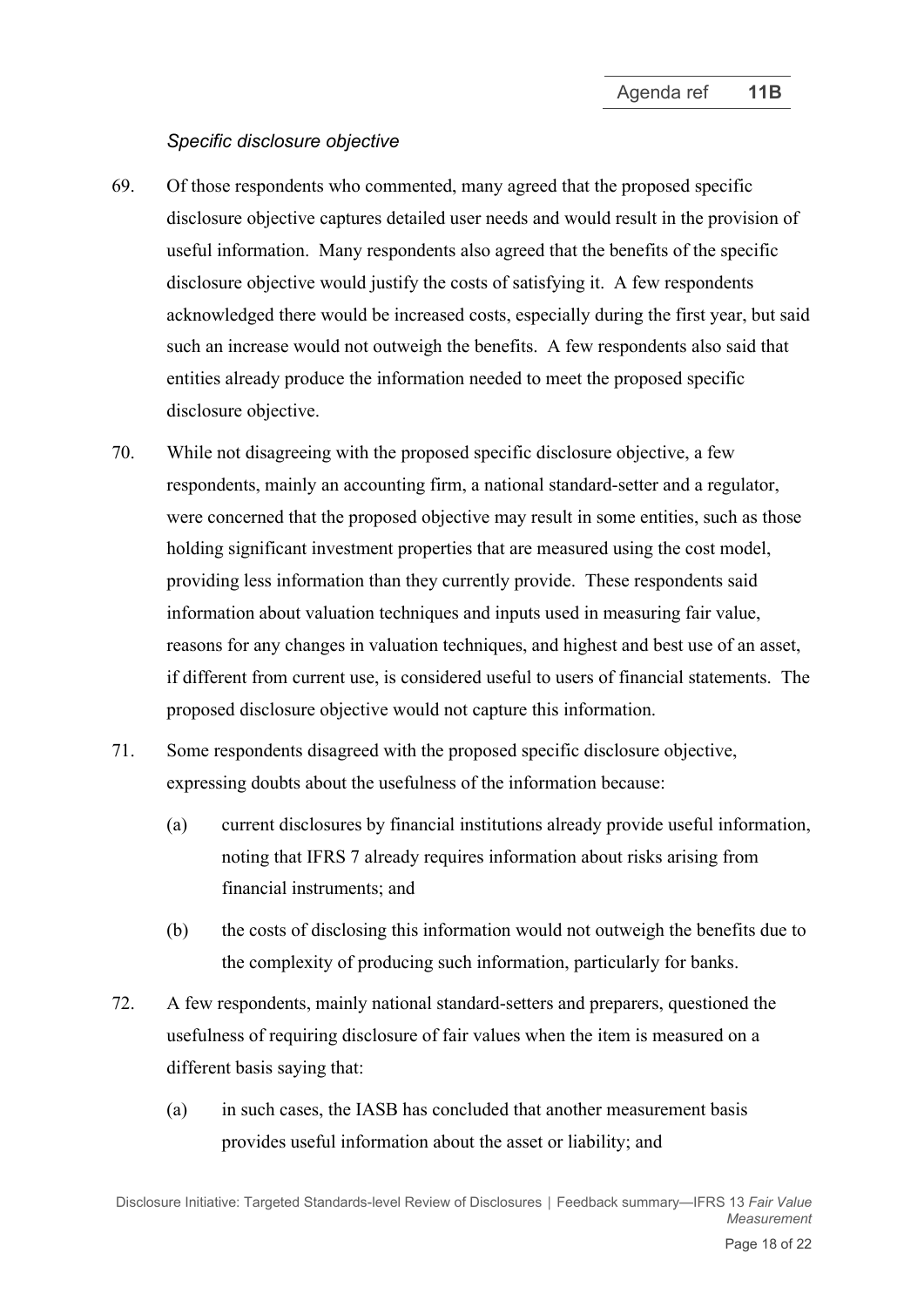(b) fair values disclosed in isolation for individual items not measured at fair value may provide an incomplete picture, and that this information can only be useful when disclosed in conjunction with information about the entity's risk management.

### *Mandatory item of information (paragraph 120)*

- 73. Of those respondents who commented, many agreed with the IASB's proposal to require entities to disclose the item of information in paragraph 120—the fair value measurement for each class of assets and liabilities by the level of the fair value hierarchy within which those measurements are categorised in their entirety—saying that the item would provide useful information to users. For example, a preparer-representative body said that these disclosures will provide useful information to users about how the market has moved in relation to when those instruments were originated and would provide additional insights into prospects for future cash flows. Furthermore, a few respondents did not view disclosing this item of information as burdensome to preparers because they simply need to categorise items by the level of the fair value hierarchy.
- 74. While not disagreeing with the proposed mandatory item, a few respondents said the wording used in the proposed mandatory item is less clear than that used in paragraph 93(b) of IFRS 13.
- 75. A few respondents disagreed with making the item mandatory. For example, respondents said that if the primary purpose of using such an information is to calculate enterprise value, information on the nature and other characteristics of the item, and the difference between fair value and carrying amount should be sufficient. Mandating disclosure by level of the fair value hierarchy could result in the costs exceeding the benefits.

### *Non-mandatory item of information (paragraph 121)*

76. Many respondents agreed with the proposed non-mandatory item of information in paragraph 121—a description of the nature, risks and other characteristics of the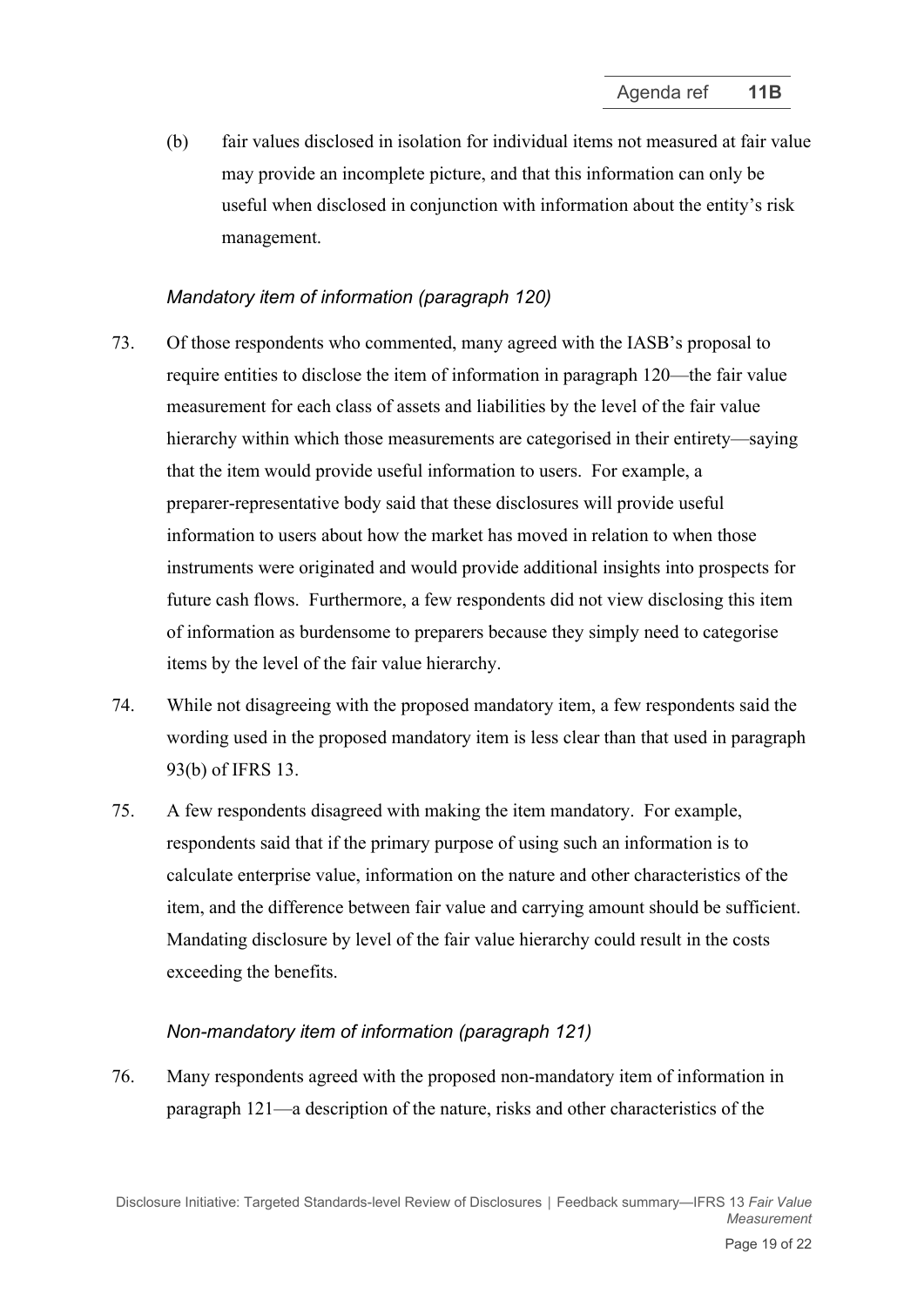classes of assets and liabilities not measured at fair value but for which fair value is disclosed.

<span id="page-19-0"></span>77. However, a few respondents noted that the specific disclosure objective in paragraph 118 is similar to the non-mandatory item of information in paragraph 121. These respondents questioned how an entity could meet the former without disclosing the latter. Therefore, they suggested making paragraph 121 mandatory.

# **Question 11—Other comments on the proposed amendments to IFRS 13**

### *Transition requirements*

<span id="page-19-1"></span>78. A few respondents said the proposals, if finalised, would lead entities to significantly change the way they provide disclosures, change their information systems and develop capabilities in applying objectives-based disclosure requirements. Respondents suggested the IASB either permit prospective application or provide a transition period of more than two years.

# *Interim financial reporting*

79. A few respondents expressed concern with the proposed consequential amendment to IAS 34 *Interim Financial Reporting*. The proposed amendment would require entities to disclose fair value information for financial instruments measured at fair value in the statement of financial position in their interim reports. These respondents said that the proposed disclosures would be onerous to prepare on an interim basis, such that the benefits arising from the disclosures would not outweigh the costs. Furthermore, a national standard-setter said fair value disclosures on an interim basis might be useful in the case of financial institutions, but not other entities. Therefore, these respondents said the IASB should either reduce or eliminate disclosure requirements for interim reporting.

# *Exemptions*

80. A bank said the IASB should exempt the following entities from providing IFRS 13 disclosures:

Disclosure Initiative: Targeted Standards-level Review of Disclosures **│** Feedback summary—IFRS 13 *Fair Value Measurement*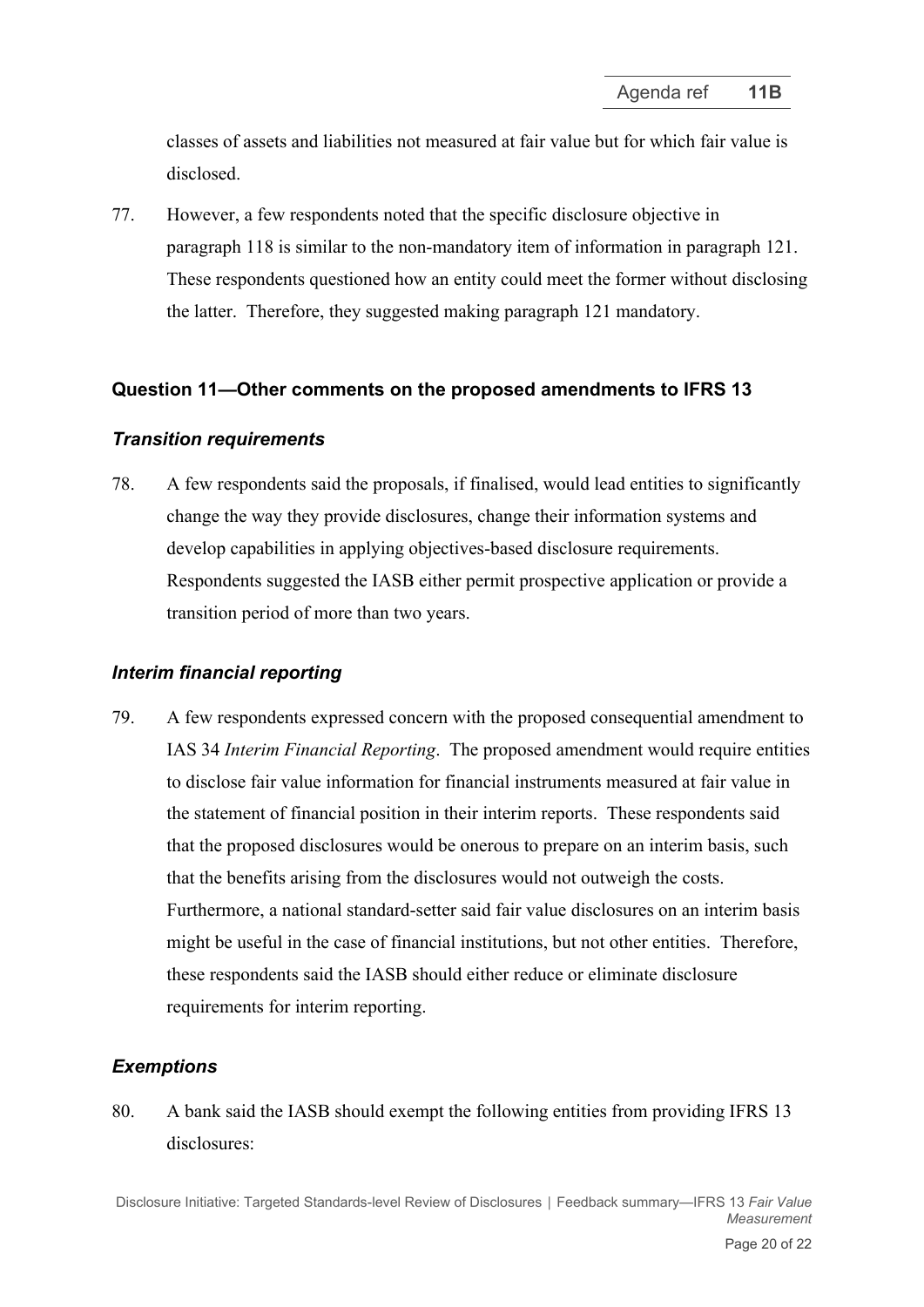- (a) entities that are not listed;
- (b) entities that do not have issued debt securities or other regulatory reporting requirements; and
- (c) entities that are wholly owned by a parent company that has produced the full IFRS 13 disclosures in its consolidated financial statements.

# *Convergence with US GAAP*

81. A few respondents, mainly an accounting firm and banks, expressed concern that the proposals, if finalised, would create divergence between the disclosure requirements in IFRS 13 and Topic 820 *Fair Value Measurement*. These respondents said the IASB should aim to keep both IFRS 13 and Topic 820 converged.

### *Selection of IFRS 13 as a test Standard*

- 82. A few respondents, mainly accountancy bodies and preparers, questioned why the IASB selected IFRS 13 to test the proposed approach to drafting disclosure requirements when the IASB's post implementation review concluded that IFRS 13 is working as intended and the information required by IFRS 13 is useful to users of financial statements.
- <span id="page-20-0"></span>83. An accounting firm questioned why the IASB selected IFRS 13 to test the proposed approach, instead of IFRS 7 which requires the application of judgement in assessing what information should be disclosed. In the respondent's view, the use of judgement in applying the disclosure requirements of IFRS 7 led entities to disclose either too much irrelevant information or not enough relevant information in the financial statements.